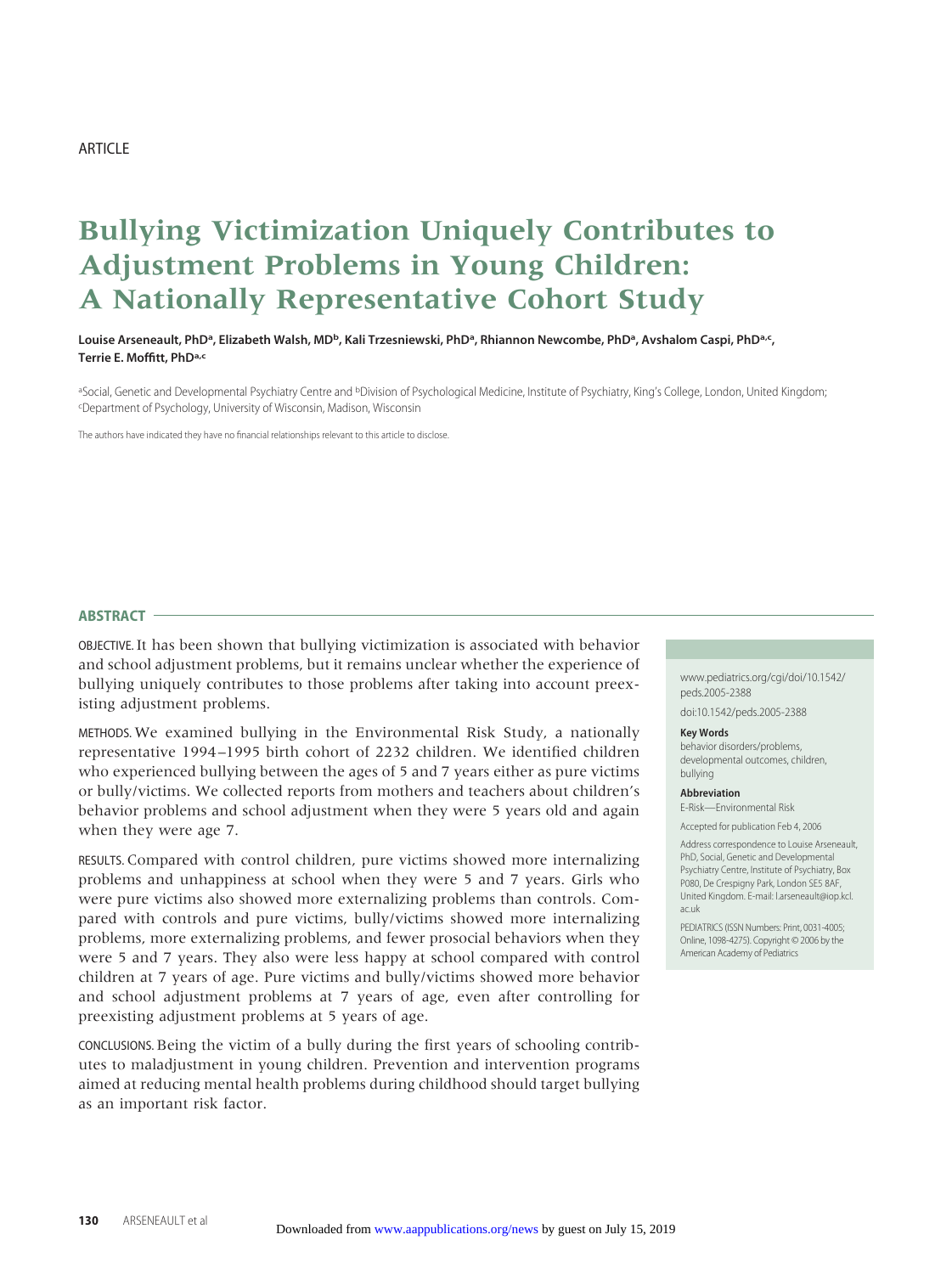THE PAST 2 decades have witnessed growing concerns from parents, school staff, and community mental health services about young children being involved in bullying.1,2 These concerns are partly fed by media reports about children who were severely injured or who committed suicide after being victimized by bullies. Although such extreme consequences are rare, recent research has shown that children who are bullied manifest adjustment problems, including internalizing disorders,<sup>3</sup> externalizing disorders, $4,5$  social difficulties, $6-8$  physical health problems,<sup>9,10</sup> and suicide ideation.<sup>11</sup> If bullying contributes to adjustment problems in childhood, then it should be a prime target for research and intervention, because it is such a widespread phenomenon among children; recent surveys in the United States, the United Kingdom, and several other European countries have indicated that rates of involvement in bullying vary across countries and can affect up to half of the youth.12–14 Therefore, interventions to reduce bullying victimization could help prevent adjustment problems in young children.

Questions remain as to whether bullying victimization actually causes adjustment problems in children. Indeed, being the victim of a bully may not be a random process, as some children may evoke, or may reinforce aggressive encounters because of the way they behave. Studies have shown that children manifesting symptoms of depression,15 emotional problems,16 low self-regard, and poor social skills<sup>17</sup> have an increased risk of becoming victims of bullying. Thus, adjustment problems in young victims of bullies could be the continuation of problems that existed before bullying victimization. To ascertain whether bullying uniquely contributes to mental health problems, we need to take into account preexisting maladjustment problems.

Previous studies have not yet been able to equivocally determine whether involvement in bullying leads to maladjustment in children. Most research on bullying has relied on concurrent assessments of bullying and children's maladjustment, thus preventing inferences about the direction of the observed association. A few studies have collected information on bullying at  $>1$ assessment point, but they did not collect information about initial adjustment problems, they examined small groups of children, or they did not consider heterogeneity within children who are victims of bullying.15,18–22 Victims of bullying can be classified into subgroups according to whether or not they bully others as well: pure victims are children who are solely victims of bullies, and bully/victims are children who are both victims of bullies and bullies themselves. Bully/victims form a contingent of children who are distinct from those who are solely victims, and they are the most problematic of all groups of children involved in bullying, showing pervasive and extreme behavioral problems.5,6,13,14,23,24 To determine the extent to which being the victim of bullying in

childhood uniquely contributes to adjustment problems among pure victims and bully/victims, the present study uses a longitudinal design with measures of children's maladjustment before their involvement in bullying at the beginning of formal schooling.

The goals of the present study are threefold. First, we asked whether groups of children who were victimized by bullies between the age of 5 and 7 years showed behavioral and school maladjustment at the point of outcome for this study, 7 years of age. This was undertaken by using measures of internalizing problems, externalizing problems, prosocial behavior, happiness at school, and academic performance, which were assessed when children were 7 years of age. Answers to this question would provide additional evidence, from a large representative sample of young children, that pure victims and bully/victims manifest psychosocial difficulties. Second, we asked whether children who were victimized by bullies between the ages of 5 and 7 years had already shown behavioral and school maladjustment at school entry. Measures of internalizing problems, externalizing problems, prosocial behavior, and happiness at school were also assessed when the children began school, at 5 years of age. Knowing the characteristics of children who later become pure victims of bullies or bully/victims can help guide prevention strategies. Third, we asked whether being victimized by bullies uniquely contributed to victims' and bully/victims' behavioral and school adjustment problems, taking into account preexisting adjustment problems. If being victimized by bullies leads to or exacerbates adjustment problems in young children, after taking into account the confounding effect of previous difficulties, our study would support intervention programs that aim to control bullying behavior and limit the damage caused by bullying.

# **METHODS**

# **Participants**

Participants are members of the Environmental Risk (E-Risk) Longitudinal Twin Study, which investigates how genetic and environmental factors shape children's development. The sampling frame from which the E-Risk families were drawn was 2 consecutive birth cohorts (1994 and 1995) in a birth register of twins born in England and Wales.25 Of the 15 906 twin pairs born in these 2 years, 71% joined the register. Bias from nonjoining was corrected, as described below.

The E-Risk Study probability sample was drawn using a high-risk stratification strategy. High-risk families were those in which the mother had her first birth when she was  $\leq 20$  years of age. We used this sampling (1) to replace high-risk families who were selectively lost to the register via nonresponse, and (2) to ensure sufficient base rates of children at risk for problem behavior. Age at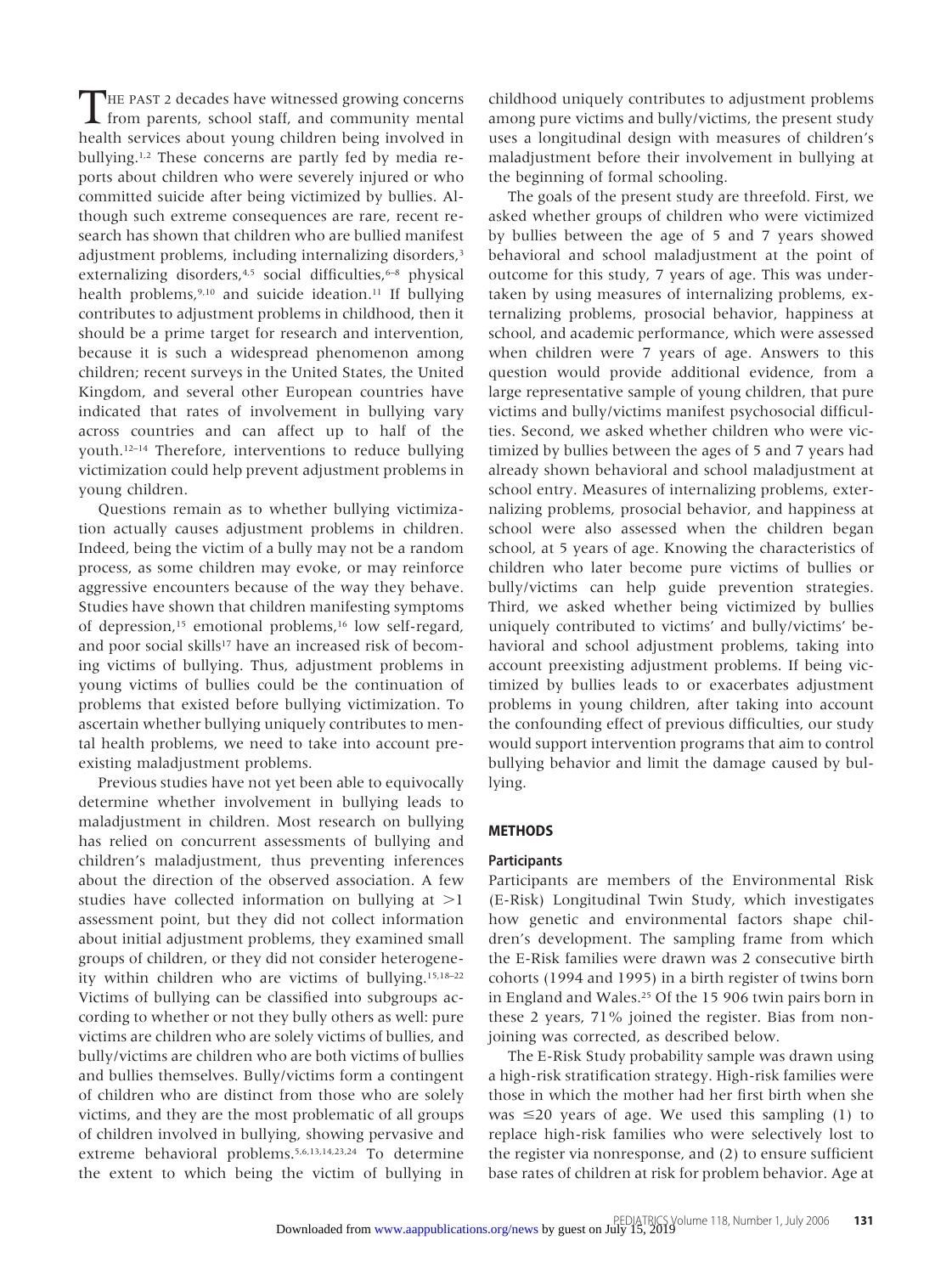first childbearing was used as the risk-stratification variable, because it was present for virtually all of the families in the register, it is relatively free of measurement error, and early childbearing is a known risk factor for children's problem behaviors.26,27 The high-risk sampling strategy resulted in a final sample in which one third of study mothers constitute a 160% oversample of mothers who were at high risk based on their young age at first birth (13–20 years), whereas the other two thirds of study mothers accurately represent all mothers in the general population (aged 13–48 years) in England and Wales in 1994–1995 (estimates derived from the General Household Survey).28 The study sought a sample size of 1100 families to allow for attrition in future years of the longitudinal study while retaining statistical power. An initial list of families who had same-gender twins was drawn from the register to target for home visits, with a 10% oversample to allow for nonparticipation. Of the families from the initial list who were eligible for inclusion, 1116 (93%) participated in home-visit assessments when the twins were 5 years old, forming the base sample for the study. Written informed consent was obtained from mothers and, with parent's permission, questionnaires were posted to the children's teachers, who completed and returned questionnaires for 94% of cohort children. All of the research workers visiting the families had university degrees in psychology, anthropology, or nursing. Each research worker completed a formal 15-day training program. The E-Risk Study received ethical approval from the Maudsley Hospital Ethics Committee.

A follow-up home visit was conducted when the children were 7 years old. Follow-up data were collected for 98% of the 1116 E-Risk families. At this follow-up, teacher questionnaires were obtained for 91% of the 2232 E-Risk twins (93% of those taking part in the follow-up).

# **Measures**

# *Bullying Victimization*

During interviews with mothers when children were 7 years of age, we asked questions about children's adverse experiences between ages 5 and 7 years. Mothers were asked whether either twin had been bullied by another child, responding "never" (0), "yes" (1), or "frequent " (2). A total of 17.3% of children had been bullied by the age of 7 years  $(N = 409)$ , 4.2% frequently  $(N = 116)$ . Examples of bullying victimization in the E-Risk sample included instances in which the mother reported that her child was being excluded from groups and games or cases in which a child was called names, because they/she/he did not have a father. Other cases involved children being smacked across the face everyday for a month, children being stabbed with a pencil, and children being beaten up. Mothers were also asked

if the children suffered physical harm and psychological distress as a consequence of bullying. The bullying experiences reported by the mothers were not trivial: 41% of the bullied children suffered physical harm (eg, bruise, cut, and burn) and 66% suffered psychological harm (eg, bad dreams, tummy ache, and school avoidance). The test-retest reliability of bullying victimization was .87 using a sample of 30 parents who were interviewed twice, between 3 and 6 weeks apart.

# *Bullying Perpetration*

As part of the age-7 assessment of children's disruptive behavior, we asked mothers and teachers whether children had been bullying others. Mothers reported that a total of 12.1% of children were bullies ( $N = 302$ ), 1.4% frequently  $(N = 41)$ . Teachers reported that 14.1% of children were bullies ( $N = 313$ ), 0.9% frequently ( $N =$ 24). A child was considered to be a bully if it was reported by either source. A total of 519 children (21.6%) bullied others according to mothers and/or teachers.

# *Groups of Children Victimized by Bullies*

We combined groups of children who have been victimized by bullies and children who have been bullying others to generate 2 distinct groups of victimized children. Pure victims (total: 14.4%; boys: 16.9%; girls: 12.2%) are children who have been victimized by bullies but who have not bullied others. Bully/victims (total: 6.2%; boys: 7.2%; girls: 5.3%) are children who have been victimized by bullies and have bullied others as well. Pure bullies were excluded from these analyses. Children not involved in bullying as either victims or bullies (total: 79.4%; boys: 76.0%; girls: 82.5%) were the comparison group.

#### *Behavioral Adjustment*

Internalizing and externalizing behaviors were assessed using the Child Behavior Checklist<sup>29</sup> for mothers and the Teacher's Report Form<sup>30</sup> for teachers. Mothers were given the instrument as a face-to-face interview, and teachers responded by mail. Both informants rated each item as being "not true" (0), "somewhat or sometimes true"  $(1)$ , or "very true or often true"  $(2)$ . The reporting period was 6 months before the interview. The internalizing problems total scale is the sum of items in the withdrawn, somatic complaints, and anxious/depressed scales including items such as "cries a lot," "feels too guilty," and "worries." Mothers' scores at 5 years of age ranged from 0 to 44 (mean  $\pm$  SD: 8.35  $\pm$  6.68), and teachers' scores ranged from 0 to 50 (mean  $\pm$  SD: 5.85  $\pm$ 5.76). The internal consistency reliability of the mother and the teacher reports were .84 and .85, respectively. Mothers' scores at 7 years of age ranged from 0 to 43 (mean  $\pm$  SD: 7.32  $\pm$  6.21), and teachers' scores ranged from 0 to 46 (mean  $\pm$  SD: 5.79  $\pm$  6.01). The internal consistency reliability of the mother and the teacher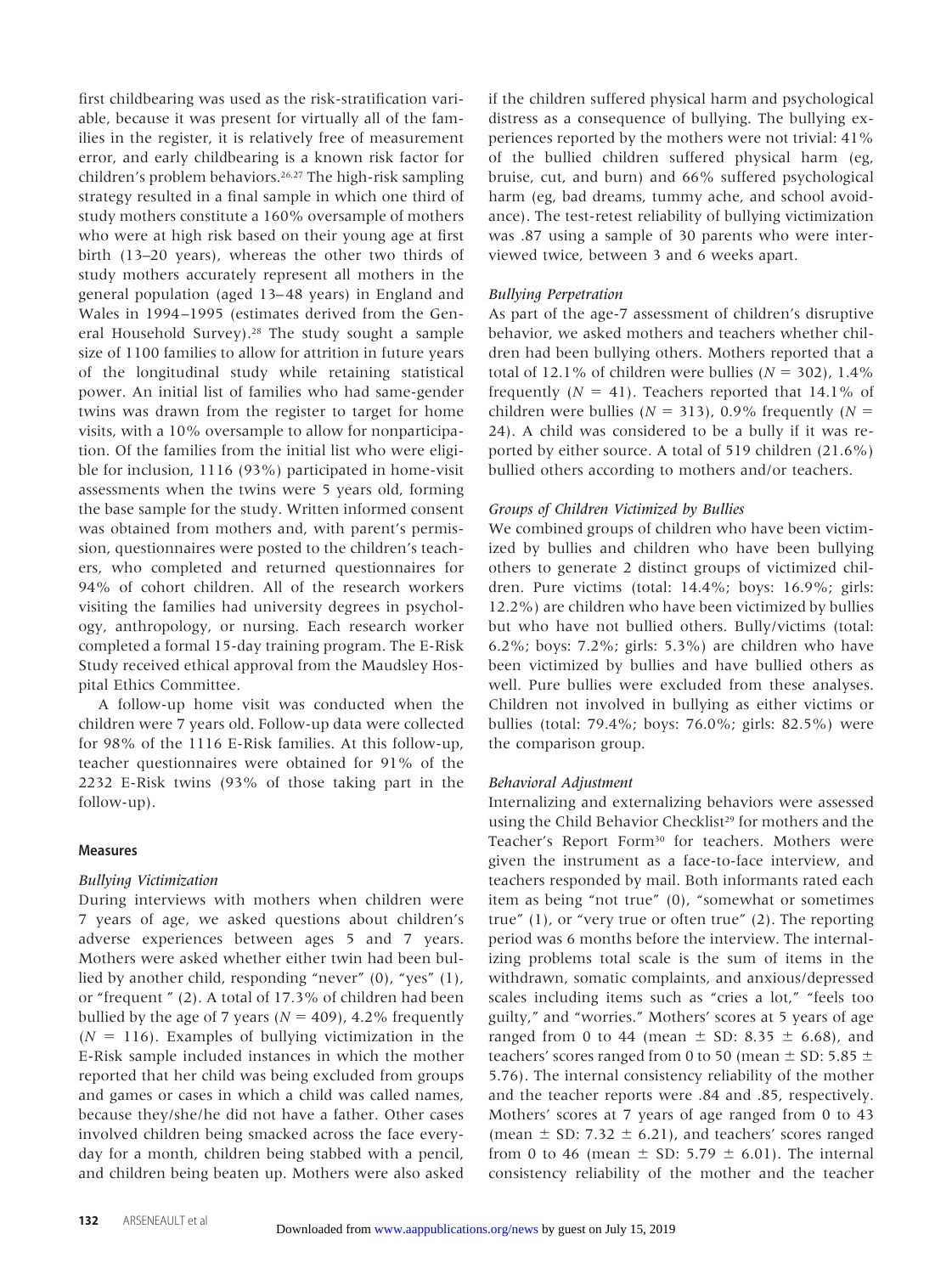reports were .86 and .87, respectively. Children's externalizing problems total scale is the sum of items from the delinquency and aggression scales (minus the item that assessed bullying). Mothers' scores at 5 years of age ranged from 0 to 53 (mean  $\pm$  SD: 11.69  $\pm$  8.38), and teachers' scores ranged from 0 to 57 (mean  $\pm$  SD: 4.85  $\pm$ 7.43). The internal consistency reliability of the mother and the teacher reports were .88 and .93, respectively. Mothers' scores at 7 years of age ranged from 0 to 51 (mean  $\pm$  SD: 10.11  $\pm$  7.85), and teachers' scores ranged from 0 to 53 (mean  $\pm$  SD: 4.47  $\pm$  9.10). The internal consistency reliability of the mother and the teacher reports were .88 and .94 respectively. Prosocial behavior was measured with 10 items from the Revised Rutter Scale for School-Age Children,<sup>31,32</sup> including items such as "tries to be fair in games" and "considerate of other people's feelings." Mothers' and teachers' scores at 5 years of age ranged from 0 to 20 (mean  $\pm$  SD: 16.31  $\pm$ 3.28 and mean  $\pm$  SD: 11.74  $\pm$  4.86, respectively). The internal consistency reliability of the mother and the teacher reports were .76 and .92, respectively. Mothers' and teachers' scores at 7 years of age ranged from 0 to 20 (mean  $\pm$  SD: 16.40  $\pm$  3.32 and mean  $\pm$  SD: 12.71  $\pm$ 4.80, respectively). The internal consistency reliability of the mother and the teacher reports were .80 and .93, respectively. For all measures of behavior adjustment, combined mother and teacher scales were used by summing ratings of the 2 informants.

# *School Adjustment*

The items in the teacher questionnaire were supplemented with additional questions about the child's happiness at school (eg, "How happy is he/she?"). Teachers rated children's happiness in relation to their peers using a 7-point scale, ranging from "much less" (1) to "much more compared with other children in the classroom" (7). The sample mean scores at ages 5 and 7 years were 4.58 (SD: 1.04) and 4.66 (SD: 1.07), respectively. Questions about children's academic performance were also included in the teacher questionnaire when children were 7 years of age. Teachers were asked whether children's current mathematical and English performances were: (1) far below average, (2) somewhat below average, (3) average, (4) somewhat above average, or (5) far above average, compared with pupils of the same age. Scores were averaged across topics to give a global scale of school performance. The sample mean score on academic performance was 3.02 (SD: 0.93). Also at 7 years of age, children's reading abilities were individually tested using the Test of Word Reading Efficiency.33 The Test of Word Reading Efficiency provides a quick assessment of sight word efficiency. The test measures the number of printed words the child can read aloud from a list in 45 seconds and provides an index of the size of children's reading vocabulary. Children's scores were converted to age-based standard scores (with a score of

 $100 =$  median). The children in this study had an average reading score of 105.90 (SD: 12.96).

# **Statistical Analyses**

To provide unbiased statistical estimates that can be generalized to the population of British families with children born in the 1990s, all of the data reported in this article were corrected with weighting to represent the proportion of young mothers in that population. The sample weight was based on the inverse of the selection probability with an additional adjustment to make the weighted proportion of young mothers exactly equivalent to the overall proportion in the population  $(28\%)$ .<sup>34</sup>

We evaluated group differences at ages 5 and 7 years with a series of planned comparisons using sets of contrast codes<sup>35</sup> with children not involved in bullying as the comparison group. Statistical analyses of data were complicated by the fact that our twin study contained 2 children from each family, leading to nonindependent observations. As such, we analyzed data using standard regression techniques, but with tests based on the sandwich or Huber/White variance estimator,<sup>36–38</sup> a method available in STATA 8.2 (Stata Corp, College Station, TX).39 This technique adjusts estimated SEs to account for the dependence in the data. Boys were significantly overrepresented in groups of victims ( $\chi^2 = 6.18$ ; *degrees of freedom* = 1; *P* < .01) and perpetrators ( $\chi^2$  = 18.29; *degrees of freedom* = 1;  $P < .001$ ) of bullying. Therefore, group differences were examined controlling for the potential confounding effect of gender. Additional comparisons between bully/victims and pure victims were conducted using the lincom posthoc comparison procedure available in STATA 8.2.39 This procedure evaluates the effect of the linear combination resulting in the differences between the estimates for bully/victims and the estimates for pure victims. We also calculated the effect sizes of the obtained group differences from the follow- $\frac{d}{dx}$  formula:  $d = mean(\text{victimized}) - mean(\text{not vitimized})$ *sample SD*. Operationally defined, *d* at 0.2 is a small effect size, *d* at 0.5 is a medium effect size, and *d* at 0.8 is a large effect size.40

We used regression analyses predicting age-7 behavior and school adjustment to assess the unique contribution of the experience of bullying for children's maladjustment. At the first step, we entered groups of children victimized by bullies between ages 5 and 7 years. At the second step, we entered the age-5 measure of behavior or school adjustment. If groups of children victimized by bullies were significantly more likely to have age-7 adjustment problems in the first step but not in the second step, this would indicate that the initial association was largely because of the presence of previous adjustment problems. The analyses were conducted separately for internalizing problems, externalizing problems, prosocial behavior, and happiness at school.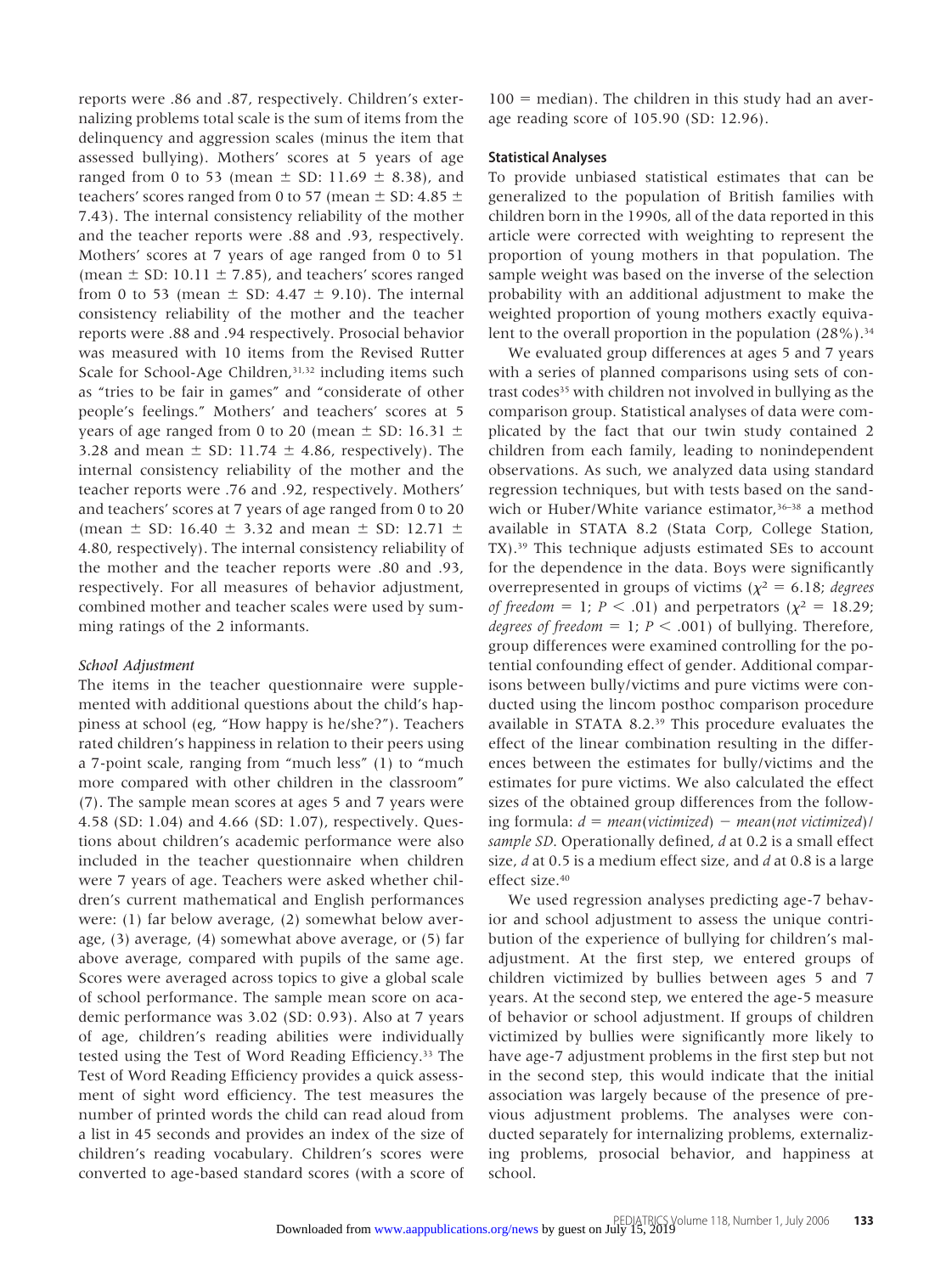# **Results**

# **Did Pure Victims and Bully/Victims Have Behavior and School Adjustment Problems at 7 Years of Age?**

Children who were pure victims of bullying between the ages of 5 and 7 years had significantly more internalizing problems at age-7 outcome compared with control children not involved in bullying. They showed less prosocial behaviors, and, according to their teachers, they were less happy at school (Table 1). Girls who were pure victims had significantly more externalizing problems compared with controls, but boys did not. Pure victims were not different from controls with regard to academic performance or reading scores. Effect sizes ranged from 0.30 to 0.45.

Children who were bully/victims had significantly more internalizing problems than control children and pure victims at 7 years old, they had more externalizing problems, and they showed fewer prosocial behaviors. Bully/victims were significantly less happy at school compared with control children and pure victims, and they had significantly lower academic performance and lower scores on reading tests. Effect sizes ranged from 0.30 to 2.13.

# **Did Pure Victims and Bully/Victims Have Preexisting Behavior and School Adjustment Problems at 5 Years of Age?**

Children who became pure victims of bullying between the ages of 5 and 7 years had significantly more preexisting internalizing problems compared with controls (Table 2), and they were less happy during their first year at school according to their teachers. Girls who became pure victims had significantly more externalizing problems compared with controls, but boys did not. Pure victims were not different from controls with regard to prosocial behaviors at 5 years old. Effect sizes ranged from 0.26 to 0.28.

Children who became bully/victims had significantly more internalizing problems (Table 2), more externalizing problems, and they showed fewer prosocial behaviors compared with both controls and pure victims. They were significantly less happy in their first year at school compared with controls but not compared with pure victims. Effect sizes ranged from 0.30 to 1.35.

# **Did Bullying Victimization Contribute to Age-7 Behavior and School Adjustment Problems Beyond Initial Age-5 Maladjustment?**

Being victimized by bullies significantly contributed to increased behavior and school adjustment problems at 7 years of age, over and above age-5 measures of maladjustment (Table 3). Both pure victims and bully/victims had significantly more internalizing problems, more externalizing problems, fewer prosocial behaviors, and were less happy at school than controls at 7 years of age, even after taking into account their baseline behavior at 5 years of age.

# **Discussion**

Research indicates that victimization is associated with mental health problems in adulthood.41,42 Adult psychopathology has its roots in children's poor mental health,<sup>43</sup> and, therefore, it is important to verify whether victimization in early childhood is also associated with children's adjustment problems. The present longitudinal study sheds light on this issue by examining bullying victimization among young children. Two groups of children who have been victimized by bullies between ages 5 and 7 years showed different patterns of adjustment problems depending on whether they also bully others or not. Pure victims, children who were solely victimized by others, showed elevated internalizing problems, and they were unhappy at school. Girls who

| TABLE 1 At Study Outcome After 2 Years in School: Standardized Mean Scores on Behavior and School Adjustment at Age 7 Years According |
|---------------------------------------------------------------------------------------------------------------------------------------|
| to Groups of Children Victimized by Bullies Between Ages 5 and 7 Years                                                                |

| Variable             | Control Group: Not Involved in Bullying | Groups of Children Victimized by Bullies |             |           |                                   |               |        |      |                 |        |                  |      |
|----------------------|-----------------------------------------|------------------------------------------|-------------|-----------|-----------------------------------|---------------|--------|------|-----------------|--------|------------------|------|
|                      | $(N = 1387 [79.4\%])$                   | Pure Victims ( $N = 272$ [14.4%])        |             |           | Bully/Victims ( $N = 137$ [6.2%]) |               |        |      |                 |        |                  |      |
|                      |                                         |                                          | vs Controls |           |                                   | vs Controls   |        |      | vs Pure Victims |        |                  |      |
|                      | Mean (SD)                               | Mean (SD)                                | B           | P         | $d^a$                             | Mean (SD)     | B      | P    | d               | B      | P                | d    |
| Behavior adjustment  |                                         |                                          |             |           |                                   |               |        |      |                 |        |                  |      |
| Internalizing        | $-0.16(0.87)$                           | 0.27(1.01)                               | .44         | .001      | 0.45                              | 0.79(1.36)    | .95    | .001 | 0.99            | .52    | .00 <sup>°</sup> | 0.54 |
| Externalizing        |                                         |                                          |             |           |                                   |               |        |      |                 |        |                  |      |
| Boys                 | $-0.22(0.69)$                           | $-0.08(0.84)$                            | .13         | <b>NS</b> | 0.15                              | 1.82(1.43)    | 2.04   | .001 | 2.13            | 1.90   | .00              | 1.99 |
| Girls                | $-0.42(0.56)$                           | $-0.20(0.60)$                            | .23         | .001      | 0.35                              | 0.54(0.80)    | .96    | .001 | 1.54            | .74    | .00              | 1.19 |
| Prosocial            | 0.19(0.95)                              | $-0.10(0.96)$                            | $-.24$      | .001      | 0.30                              | $-0.60(1.02)$ | $-.74$ | .001 | 0.81            | $-.50$ | .00              | 0.51 |
| School adjustment    |                                         |                                          |             |           |                                   |               |        |      |                 |        |                  |      |
| Happiness at school  | 0.13(0.97)                              | $-0.21(0.89)$                            | $-.33$      | .001      | 0.35                              | $-0.50(0.97)$ | $-.62$ | .001 | 0.65            | $-.29$ | .01              | 0.30 |
| Academic performance | 0.10(0.95)                              | $-0.08(1.02)$                            | $-.16$      | <b>NS</b> | 0.18                              | $-0.43(1.08)$ | $-.51$ | .001 | 0.54            | $-.35$ | .01              | 0.36 |
| Reading tests        | 0.07(0.97)                              | 0.01(1.02)                               | $-.05$      | <b>NS</b> | 0.06                              | $-0.38(0.97)$ | $-.44$ | .001 | 0.46            | $-.40$ | .00 <sup>°</sup> | 0.40 |

All analyses controlled for the potential confounding effect of gender. Except for externalizing behavior, a gender-bullying group interaction term did not yield significant improvement in the fit of models. Results are thus presented for the whole sample collapsed across gender for analyses. B indicates regression coefficients; NS, not significant.

<sup>a</sup> Differences between groups can be interpreted in terms of SD units (d), where d at 0.2 is considered a small effect size, d at 0.5 is a medium effect size and d at 0.8 is a large effect size.<sup>40</sup>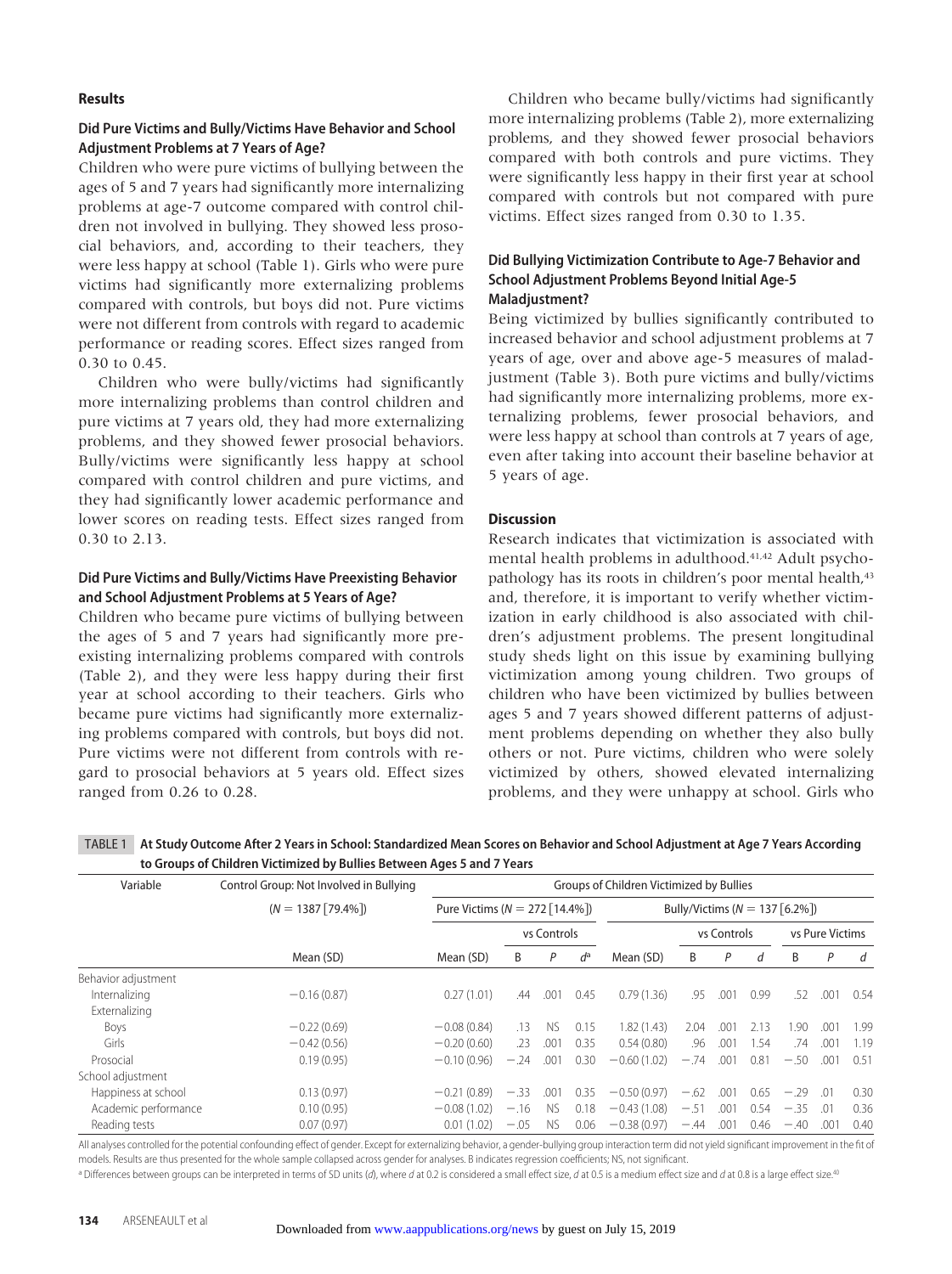# TABLE 2 **At School Entry: Standardized Mean Scores on Children's Behavior and School Adjustment at Age 5 Years According to Groups of Children Victimized by Bullies Between Ages 5 and 7 Years**

| Variable            | Control Group: Not Involved in Bullying |                                   | Groups of Children Victimized by Bullies |             |       |               |                                   |                  |      |        |                  |      |
|---------------------|-----------------------------------------|-----------------------------------|------------------------------------------|-------------|-------|---------------|-----------------------------------|------------------|------|--------|------------------|------|
|                     | $(N = 1387 [79.4\%])$                   | Pure Victims ( $N = 272$ [14.4%]) |                                          |             |       |               | Bully/Victims ( $N = 137$ [6.2%]) |                  |      |        |                  |      |
|                     |                                         |                                   |                                          | vs Controls |       |               |                                   | vs Controls      |      |        | vs Pure Victims  |      |
|                     | Mean (SD)                               | Mean (SD)                         | B                                        | P           | $d^a$ | Mean (SD)     | B                                 | P                | d    | B      | P                | d    |
| Behavior adjustment |                                         |                                   |                                          |             |       |               |                                   |                  |      |        |                  |      |
| Internalizing       | $-0.08(0.94)$                           | 0.18(1.00)                        | .27                                      | .001        | 0.26  | 0.53(1.16)    | .61                               | .001             | 0.62 | .35    | .01              | 0.35 |
| Externalizing       |                                         |                                   |                                          |             |       |               |                                   |                  |      |        |                  |      |
| Boys                | $-0.08(0.86)$                           | $-0.03(0.92)$                     | .05                                      | <b>NS</b>   | 0.05  | 1.25 (1.35)   | .32                               | .00 <sup>1</sup> | 1.35 | 27     | .00 <sup>1</sup> | 1.30 |
| Girls               | $-0.33(0.72)$                           | $-0.13(0.82)$                     | .20                                      | .05         | 0.26  | 0.23(0.87)    | .56                               | .00 <sup>°</sup> | 1.74 | .36    | .05              | 0.47 |
| Prosocial           | 0.01(1.00)                              | 0.02(0.94)                        | .06                                      | <b>NS</b>   | 0.01  | $-0.28(1.00)$ | $-.26$                            | .01              | 0.30 | $-.31$ | .01              | 0.31 |
| School adjustment   |                                         |                                   |                                          |             |       |               |                                   |                  |      |        |                  |      |
| Happiness at school | 0.11(1.00)                              | $-0.17(0.88)$                     | $-.28$                                   | .001        | 0.28  | $-0.37(0.92)$ | $-.47$                            | .001             | 0.49 | $-.20$ | .NS              | 0.20 |

All analyses controlled for the potential confounding effect of gender. Except for externalizing behavior, a gender-bullying group interaction term did not yield significant improvement in the fit of models. Results are thus presented for the whole sample collapsed across gender for analyses. B indicates regression coefficients; NS, not significant.

<sup>a</sup> Differences between groups can be interpreted in terms of SD units (d), where d at 0.2 is considered a small effect size, d at 0.5 is a medium effect size and d at 0.8 is a large effect size.<sup>40</sup>

# TABLE 3 **Groups of Children Victimized by Bullies Between Ages 5 and 7 Years: Associations Between Bullying Victimization and Behavior and School Adjustment Problems at Age 7 Years, Controlling for Preexisting Age-5 Adjustment Problems**

| Age-7 Measures of<br><b>Adjustment Problems</b> | <b>Control for Gender</b>        | Control for Gender and Age-5<br><b>Measures of Adjustment Problems</b> |                               |      |  |
|-------------------------------------------------|----------------------------------|------------------------------------------------------------------------|-------------------------------|------|--|
|                                                 | B (95% Confidence Interval)<br>P |                                                                        | B (95% Confidence Interval)   | P    |  |
| Internalizing behavior                          |                                  |                                                                        |                               |      |  |
| Pure victims                                    | .44 (.30 to .57)                 | .001                                                                   | .33 (.19 to .46)              | .001 |  |
| Bully/victims                                   | .95 (.70 to 1.21)                | .001                                                                   | .69 (.49 to .90)              | .001 |  |
| Age-5 internalizing behavior                    |                                  |                                                                        | .43 (.38 to .48)              | .001 |  |
| Externalizing behavior                          |                                  |                                                                        |                               |      |  |
| Pure victims                                    | $.17(.06 \text{ to } .28)$       | .001                                                                   | $.11$ (.02 to .19)            | .01  |  |
| Bully/victims                                   | 1.55 (1.31 to 1.80)              | .001                                                                   | 1.06 (.88 to 1.25)            | .001 |  |
| Age-5 externalizing behavior                    |                                  |                                                                        | .50 (.45 to .55)              | .001 |  |
| Prosocial behavior                              |                                  |                                                                        |                               |      |  |
| Pure victims                                    | $-.24 (-.38 to -.09)$            | .001                                                                   | $-.22(-.36 \text{ to } -.09)$ | .001 |  |
| Bully/victims                                   | $-.74(-.93 \text{ to } -0.55)$   | .001                                                                   | $-.62 (-.81 to -.44)$         | .001 |  |
| Age-5 prosocial behavior                        |                                  |                                                                        | .33 (.27 to .38)              | .001 |  |
| Happiness at school                             |                                  |                                                                        |                               |      |  |
| Pure victims                                    | $-.33(-.47 \text{ to } -.19)$    | .001                                                                   | $-.27(-.41 \text{ to } -.13)$ | .001 |  |
| Bully/victims                                   | $-.62(-.81 to -.43)$             | .001                                                                   | $-.55(-.73 \text{ to } -.36)$ | .001 |  |
| Age-5 happiness at school                       |                                  |                                                                        | $.19(.13 \text{ to } .24)$    | .001 |  |

B indicates regression coefficients.

were pure victims showed elevated externalizing problems. Bully/victims, a small group of children who were victimized by others and who bullied others, showed elevated internalizing problems, elevated externalizing problems, fewer prosocial behaviors, academic difficulties, and elevated scores on a scale assessing unhappiness at school. Bully/victims had higher levels of adjustment problems compared not only with children not involved in bullying but also compared with pure victims. Consistent with previous research, 5,6,13,14,23,24 our findings indicate that pure victims and bully/victims have distinct patterns of maladjustment. However, our study is the first to show that differences between bully/victims and pure victims were already in place at school entry. Moreover, despite preexisting behavioral and school difficulties, being victimized by bullies during their first 2 years at school uniquely contributed to an increase in adjustment problems among both pure victims and bully/ victims.

#### **Differences Between Groups of Victims of Bullying**

Pure victims and bully/victims differed in several ways with regard to their behavior and school adjustment problems. First, behavioral problems of boys who were pure victims were limited to internalizing problems, whereas boys who were bully/victims showed a pattern of comorbid problems that included internalizing and externalizing problems. This difference is specific to boys, because girls who were pure victims showed comorbid internalizing and externalizing behavior prob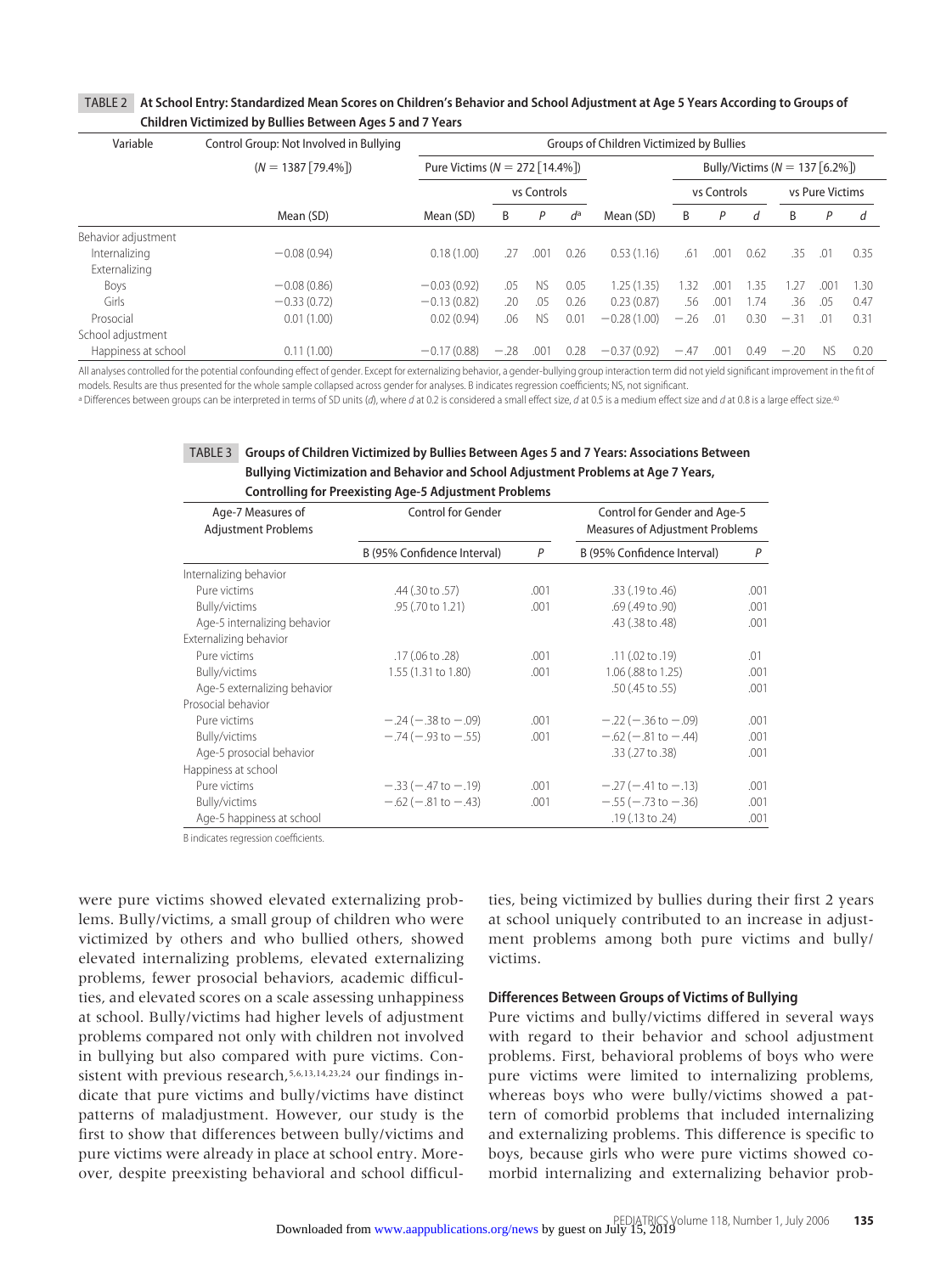lems, like the bully/victims. Second, pure victims did not show fewer prosocial behaviors at age 5, whereas bully/ victims did. Contrary to bully/victims, pure victims had better interpersonal skills to establish social relationships at school entry. However, after being victimized by bullies, pure victims were not using these skills as much anymore. Third, bully/victims had higher levels of behavioral problems than pure victims. All of the group differences indicated that bully/victims had significantly higher levels of behavioral and school adjustment problems than pure victims. Fourth, at 7 years old, bully/ victims had more academic difficulties compared with pure victims. These academic difficulties, in combination with being unhappy at school and not being prosocial with others, might have implications regarding bully/ victims' risk of dropping out of formal education and engaging in illegal activities.

Among victims of bullying, bully/victims had the most pervasive and severe adjustment problems. Bully/ victims have an increased risk for developing mental health problems as teenagers and adults, and, in part, this is because they were victimized by other children in childhood. This group, in particular, could benefit from early identification and intervention. Pure victims of bullying warrant close monitoring as they grow older. They show increased internalizing problems, a developmental risk for adolescent and adult depression, and they showed a decrease of their interpersonal skills. Although prosocial behaviors are not a marker of childhood psychopathology, they are known as a protective factor against juvenile delinquency.44 Therefore, a lack of prosocial behavior may indicate an increased risk for later delinquent offending. This risk is especially high for girls who are pure victims, because they also had elevated externalizing problems.

# **Similarities Between Groups of Victims of Bullying**

Pure victims and bully/victims were also similar in several ways with regard to their behavior and school adjustment problems. First, pure victims and bully/victims manifested symptoms of internalizing problems and had difficulties adjusting to school in their first years of formal education. This finding adds to a large body of evidence<sup>3</sup> indicating that victims of bullying experience negative affect. Our study shows that for both pure victims and bully/victims, their experience with bullying uniquely contributed to their emotional state. In addition, although pure victims and bully/victims may show signs of unhappiness at school for different reasons, both groups' successful development in the education system may be jeopardized because of bullying. Second, girls who were pure victims and bully/victims had externalizing problems. This finding and others<sup>4</sup> suggest that being bullied is not only associated with negative emotions but also with violence and harmful behavior toward others. Third, pure victims and bully/victims already showed behavioral and school adjustment problems before they experienced bullying between ages 5 and 7 years. This finding raises the possibility that some behaviors may evoke or reinforce aggressive encounters and possibly place some children in the position of being easy targets for bullies. Fourth, pure victims and bully/victims showed exacerbated behavioral and school adjustment problems at 7 years of age, even after control for preexisting problems. Our findings suggest that bullying uniquely contributes to symptoms of maladjustment among young children and that bullying has harmful consequences for the victims, whether or not they also bully others.

# **Limitations**

Our study has some methological limitations. First, our measure of bullying victimization was mother-reported only and not supplemented by other sources of information. Thus, there is a possibility that we have underreported victimization, because some mothers may be unaware of the social experiences of their child. However, age trends indicate that young children tend to tell adults when they experience bullying.45 Additional evidence against the underreporting of victimization in our sample are the prevalence rates of involvement in bullying in the E-Risk Study that closely match average rates across nationally representative samples of singletons from 25 countries.<sup>14</sup>

Second, our findings on bullying victimization may be specific to twins and can not be generalized to singletons for 3 reasons. First, there is a possibility that identical twins are more likely to be bullied because they are an unusual pair of physically similar individuals. However, monozygotic twins in the E-Risk sample were no more likely to be bullied than dizygotic twins: 15% monozygotic vs 14% dizygotic twins were pure victims, whereas 6% monozygotic vs 7% dizygotic twins were bully/victims. Second, the unique bond between twins may be a protective factor against becoming the target of bullies. Indeed, research indicates that bullies could be less inclined to pick on children who have a circle of friends or siblings.46 The similarity between our prevalence rates with twins and studies of singletons argues against this assumption. Third, twins may have higher rates of behavioral problems compared with singletons. However, research in twin-singleton comparisons does not support this assumption.47–53

Third, although our results indicate a detrimental effect of bullying on behavior in young children, these results need to be replicated in other children of this age group and at later periods in their lives. The present findings span a 2-year period at the beginning of the school years and raise the possibility of detrimental or resilient profiles over a longer period of time. More studies are needed to delineate causal associations as the children grow older. We are reassessing the E-Risk chil-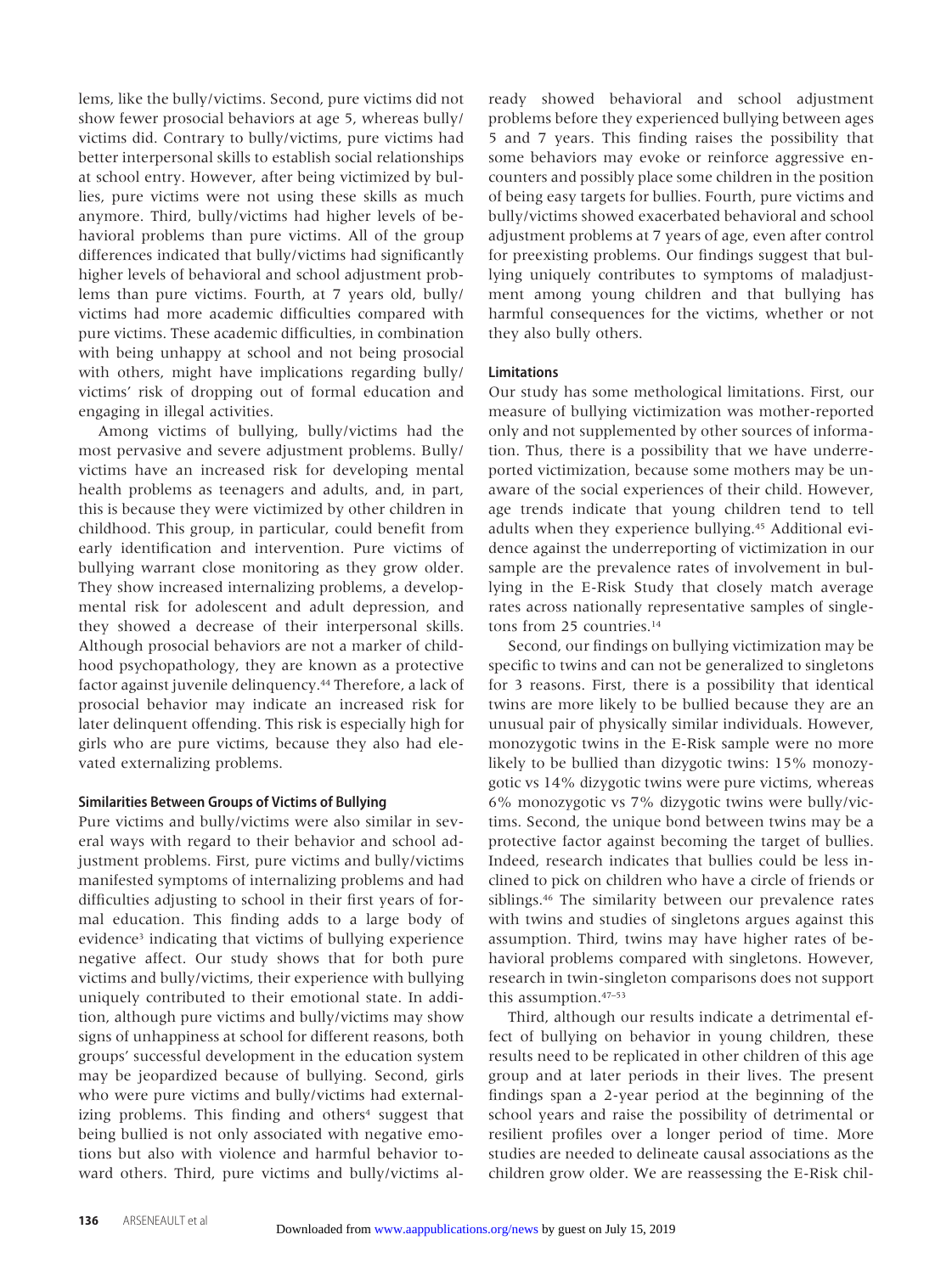dren's bullying experiences as they grow to age 10 and 12, which will allow us to examine causal associations in early adolescence. Our results indicate that bullying victimization in the early school years is an influential experience for a child's behavioral development and mental health problems.

We have demonstrated that, irrespective of children's early behavioral and school difficulties, being the victim of bullying during the very first years of schooling has a detrimental effect on children's adjustment; pure victims and bully/victims manifested a range of behavioral problems and school difficulties after experiencing bullying. We have shown that it is not children's previous maladjustment that can be blamed for all of the adjustment problems of children victimized by bullies but that the bullying itself is a significant contributor to behavior and school adjustment problems. Bullying could be regarded as a stressful life event that might influence children's normal development. This highlights the importance of enquiring about bullying in all young children during medical checkups and at school to prevent mental health problems. Health and education professionals would benefit from enhanced training on the assessment and intervention for victims of bullying. Actions should be taken by parents, school staff, and medical staff when children inform them about their experiences with bullying. Intervention programs aimed at controlling bullying in schools or in the community need to offer support and social training for the victims and to target bully/victims for intensive multicomponent interventions. Earlier identification of bully/victims may be particularly important for children's mental healthpreventive input, because they show the most maladaptive patterns of behavior at the beginning of schooling.

### **ACKNOWLEDGMENTS**

Louise Arseneault is supported by the United Kingdom Department of Health. Terrie Moffitt is a Royal Society Wolfson Research Merit Award holder. The E-Risk Study is funded by the Medical Research Council (UK-MRC grant G9806489). This research on bullying received funding from the Jacobs Foundation, the British Academy, and the Nuffield Foundation.

We are grateful to the study mothers and fathers, the twins, and the twins' teachers for their participation. Our thanks to Michael Rutter and Robert Plomin, to the United Kingdom Economic and Social Research Council—Social Contexts of Pathways in Crime Network, to Thomas Achenbach for kind permission to adapt the Child Behavior Checklist, and to members of the E-Risk team for their dedication, hard work, and insights.

#### **REFERENCES**

- 1. Spivak H. Bullying: why all the fuss? *Pediatrics.* 2003;112: 1421–1422
- 2. Tolan PH. International trends in bullying and children's

health: giving them due consideration. *Arch Pediatr Adolesc Med.* 2004;158:831–832

- 3. Hawker DS, Boulton MJ. Twenty years' research on peer victimization and psychosocial maladjustment: a meta-analytic review of cross-sectional studies. *J Child Psychol Psychiatry.* 2000;41:441–455
- 4. Nansel TR, Overpeck MD, Haynie DL, Ruan J, Scheidt PC. Relationships between bullying and violence among US youth. *Arch Pediatr Adolesc Med.* 2003;157:348–353
- 5. Wolke D, Woods S, Bloomfield L, Karstadt L. The association between direct and relational bullying and behaviour problems among primary school children. *J Child Psychol Psychiatry.* 2000; 41:989–1002
- 6. Forero R, McLellan L, Rissel C, Bauman A. Bullying behaviour and psychosocial health among school students in New South Wales, Australia: cross sectional survey. *Br Med J.* 1999;319: 344–348
- 7. Boulton MJ, Smith PK. Bully/victim problems in middle-school children: stability, self-perceived competence, peer perceptions and peer acceptance. *Br J Dev Psychol.* 1994;12:315–329
- 8. Crick NR, Bigbee MA. Relational and overt forms of peer victimization: a multiinformant approach. *J Consult Clin Psychol.* 1998;66:337–347
- 9. Kumpulainen K, Räsänen E, Henttonen I, et al. Bullying and psychiatric symptoms among elementary school-age children. *Child Abuse Negl.* 1998;22:705–717
- 10. Williams K, Chambers M, Logan S, Robinson D. Association of common health symptoms with bullying in primary school children. *Br Med J.* 1996;313:17–19
- 11. Kim YS, Koh Y, Leventhal B. School bullying and suicidal risk in Korean middle school students. *Pediatrics.* 2005;115: 357–363
- 12. Wolke D, Woods S, Stanford K, Schulz H. Bullying and victimization of primary school children in England and Germany: prevalence and school factors. *Br J Psychol.* 2001;92:673–696
- 13. Nansel TR, Overpeck M, Pilla RS, Ruan JW, Simons-Morton B, Scheidt P. Bullying behaviors among US youth: prevalence and association with psychosocial adjustment. *JAMA.* 2001;285: 2094–2100
- 14. Nansel TR, Craig W, Overpeck MD, Saluja G, Ruan J. Crossnational consistency in the relationship between bullying behaviors and psychosocial adjustment. *Arch Pediatr Adolesc Med.* 2004;158:730–736
- 15. Sourander A, Helstelä L, Helenius H, Piha J. Persistence of bullying from childhood to adolescence–a longitudinal 8-year follow-up study. *Child Abuse Negl.* 2000;24:873–881
- 16. Hodges EVE, Perry DG. Personal and interpersonal antecedents and consequences of victimization by peers. *J Pers Soc Psychol.* 1999;76:677–685
- 17. Egan SK, Perry DG. Does low self-regard invite victimization? *Dev Psychol.* 1998;34:299–309
- 18. Schwartz D, Dodge KA, Coie JD. The emergence of chronic victimization in boys' play groups. *Child Dev.* 1993;64: 1755–1772
- 19. Olweus D. Victimization by peers: antecedents and long-term outcomes. In: Rubin KH, Asendorpf JB, eds. *Social Withdrawal, Inhibition, and Shyness in Childhood*. Hillsdale, NJ: Erlbaum; 1992:315–341
- 20. Bond L, Carlin JB, Thomas L, Rubin K, Patton G. Does bullying cause emotional problems? a prospective study of young teenagers. *Br Med J.* 2001;323:480–484
- 21. Rigby K. Peer victimsation at school and the health of secondary school students. *Br J Educ Psychol.* 1999;69:95–104
- 22. Kochenderfer BJ, Ladd GW. Peer victimization: cause or consequence of school maladjustment? *Child Dev.* 1996;67: 1305–1317
- 23. Juvonen J, Graham S, Schuster MA. Bullying among young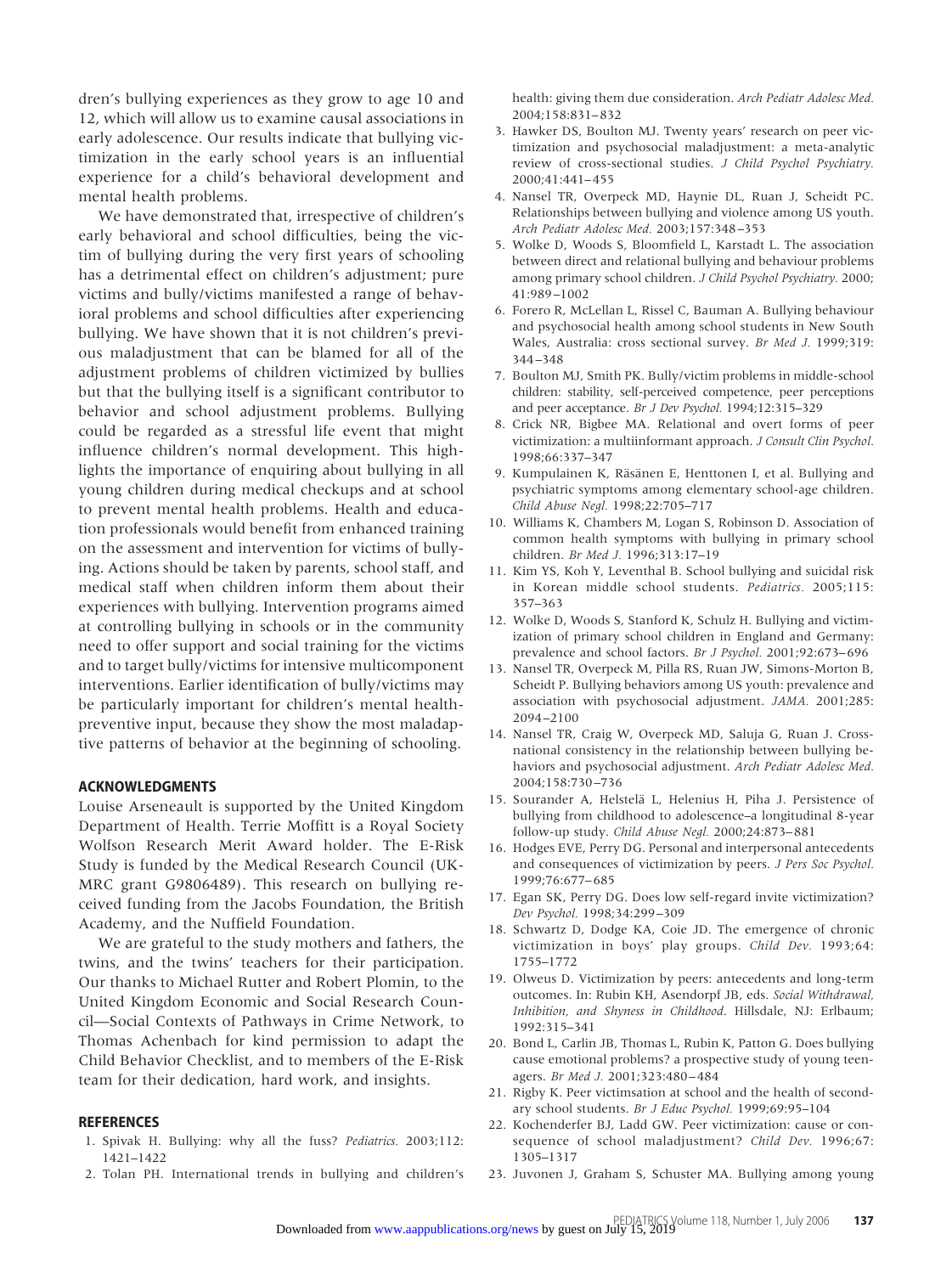adolescents: the strong, the weak, and the troubled. *Pediatrics.* 2003;112:1231–1237

- 24. Veenstra R, Lindenberg S, Oldehinkel AJ, De Winter AF, Verhulst FC, Ormel J. Bullying and victimization in elementary schools: a comparison of bullies, victims, bully/victims, and uninvolved preadolescents. *Dev Psychol.* 2005;41:672–682
- 25. Trouton A, Spinath FM, Plomin R. Twins Early Development Study (TEDS): a multivariate, longitudinal, genetic investigation of language, cognition, and behaviour problems in childhood. *Twin Res.* 2002;5:444–448
- 26. Maynard RA. *Kids Having Kids: Economic Costs and Social Consequences of Teen Pregnancy*. Washington, DC: Urban Institute Press; 1997
- 27. Moffitt TE and the E-Risk Study Team. Contemporary teenaged mothers in Britain. *J Child Psychol Psychiatry.* 2002;43: 727–742
- 28. Bennett N, Jarvis L, Rowlands O, Singleton N, Haselden L. *Living in Britain: Results From the General Household Survey*. London, United Kingdom: HMSO; 1996
- 29. Achenbach TM. *Manual for the Child Behavior Checklist/4–18 and 1991 Profile*. Burlington, VT: University of Vermont, Department of Psychiatry; 1991
- 30. Achenbach TM. *Manual for the Teacher's Report Form and 1991 Profile*. Burlington, VT: University of Vermont, Department of Psychiatry; 1991
- 31. Goodman R. A modified version of the Rutter Parent Questionnaire including extra items on children's strengths: a research note. *J Child Psychol Psychiatry.* 1994;35:1483–1494
- 32. Sclare I. *The Child Psychology Portfolio*. Windsor, Berkshire: NFER-Nelson Publishing Company; 1997
- 33. Torgesen JK, Wagner RK, Rashotte CA. *Test of Word Reading Efficiency*. Austin, TX: PRO-ED; 1999
- 34. HMSO. *Birth Statistics: Series FM1 no. 23*. London, United Kingdom: HMSO; 1996
- 35. Rosenthal R, Rosnow RL. *Contrast Analysis in Behavioral Research: Focused Comparisons in the Analysis of Variance*. New York, NY: McGraw-Hill; 1985
- 36. Rogers WH. Regression standard errors in clustered samples. *Stata Tech Bull.* 1993;13:19–23
- 37. Williams RL. A note on robust variance estimation for clustercorrelated data. *Biometrics.* 2000;56:645–646
- 38. Lumley T, Diehr P, Emerson S, Chen L. The importance of the normality assumption in large public health data sets. *Annu Rev Public Health.* 2002;23:151–169
- 39. *Stata Statistical Software* [computer program]. Release 8.2. College Station, TX: StataCorp; 2003
- 40. Cohen J. A power primer. *Psychol Bull.* 1992;112:155–159
- 41. Walsh E, Moran P, Scott C, et al. Prevalence of violent victimisation in severe mental illness. *Br J Psychiatry.* 2003;183: 233–238
- 42. Silver E, Arseneault L, Langley J, Caspi A, Moffitt TE. Mental disorder and violent victimization in a total birth cohort. *Am J Public Health.* 2005;95:2015–2021
- 43. Kim-Cohen J, Caspi A, Moffitt TE, Harrington H, Milne B, Poulton R. Prior juvenile diagnoses in adults with mental disorder: developmental follow-back of a prospective-longitudinal cohort. *Arch Gen Psychiatry.* 2003;60:709–717
- 44. Tremblay RE, Pihl RO, Vitaro F, Dobkin PL. Predicting early onset of male antisocial behavior from preschool behavior. *Arch Gen Psychiatry.* 1994;51:732–739
- 45. Whitney I, Smith PK. A survey of the nature and extent of bullying in junior/middle and secondary schools. *Ed Res.* 1993; 35:3–25
- 46. Hodges EVE, Boivin M, Vitaro F, Bukowski WM. The power of friendship: protection against an escalating cycle of peer victimization. *Dev Psychol.* 1999;35:94–101
- 47. Gjone H, Novik TS. Parental ratings of behavioural problems: a twin and general population comparison. *J Child Psychol Psychiatry.* 1995;36:1213–1224
- 48. Johnson W, Krueger RF, Bouchard TJ, McGue, M. The personalities of twins: just ordinary folks. *Twin Res.* 2002;5: 125–131
- 49. Kendler KS, Martin NG, Heath AC, Eaves L. Self-report psychiatric symptoms in twins and their nontwin relatives: are twins different? *Am J Med Genet.* 1995;60:588–591
- 50. Levy F, Hay D, McLaughlin M, Wood C, Waldman I. Twinsibling differences in parental reports of ADHD, speech, reading, and behavioural problems. *J Child Psychol Psychiatry.* 1996; 37:569–578
- 51. Moilanen I, Linna S-L, Ebeling H, et al. Are twins' behavioural/ emotional problems different from singletons'? *Eur Child Adolesc Psychiatry.* 1999;8:62–67
- 52. van den Oord EJCG, Koot HM, Boomsma DI, Verhulst FC, Orleveke JF. A twin- singleton comparison of problem behaviour in 2–3 year olds. *J Child Psychol Psychiatry.* 1995;36: 449–458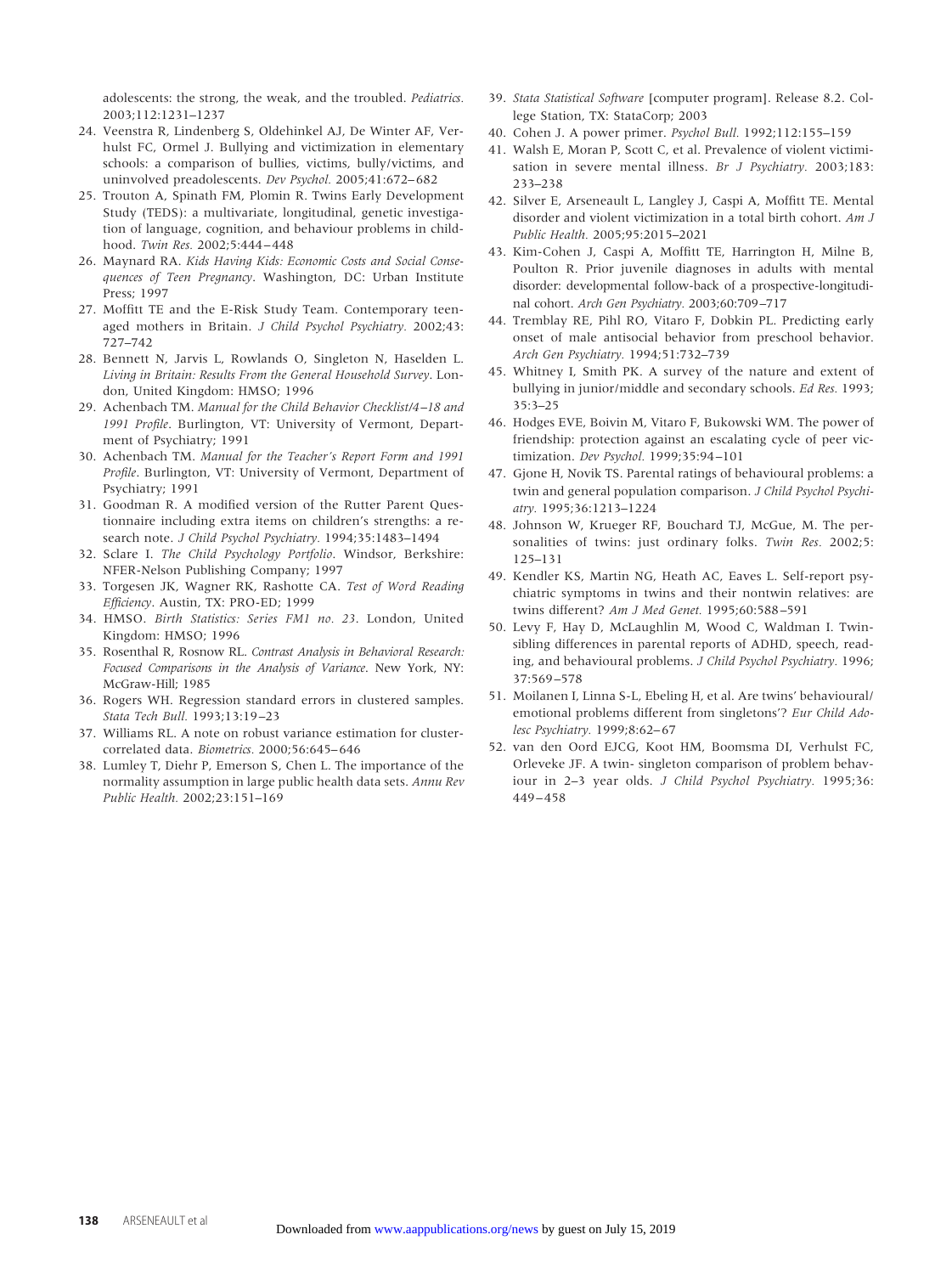# **Children: A Nationally Representative Cohort Study Bullying Victimization Uniquely Contributes to Adjustment Problems in Young**

*Pediatrics* 2006;118;130 Avshalom Caspi and Terrie E. Moffitt Louise Arseneault, Elizabeth Walsh, Kali Trzesniewski, Rhiannon Newcombe,

DOI: 10.1542/peds.2005-2388

| <b>Updated Information &amp;</b><br><b>Services</b> | including high resolution figures, can be found at:<br>http://pediatrics.aappublications.org/content/118/1/130                                                                                                                                                                                                                                                                                                                                                                                                                                                                 |
|-----------------------------------------------------|--------------------------------------------------------------------------------------------------------------------------------------------------------------------------------------------------------------------------------------------------------------------------------------------------------------------------------------------------------------------------------------------------------------------------------------------------------------------------------------------------------------------------------------------------------------------------------|
| <b>References</b>                                   | This article cites 42 articles, 7 of which you can access for free at:<br>http://pediatrics.aappublications.org/content/118/1/130#BIBL                                                                                                                                                                                                                                                                                                                                                                                                                                         |
| <b>Subspecialty Collections</b>                     | This article, along with others on similar topics, appears in the<br>following collection(s):<br><b>Developmental/Behavioral Pediatrics</b><br>http://www.aappublications.org/cgi/collection/development:behavior<br>al issues sub<br><b>Psychosocial Issues</b><br>http://www.aappublications.org/cgi/collection/psychosocial_issues_s<br>ub<br><b>Injury, Violence &amp; Poison Prevention</b><br>http://www.aappublications.org/cgi/collection/injury_violence_-_poi<br>son_prevention_sub<br><b>Bullying</b><br>http://www.aappublications.org/cgi/collection/bullying_sub |
| <b>Permissions &amp; Licensing</b>                  | Information about reproducing this article in parts (figures, tables) or<br>in its entirety can be found online at:<br>http://www.aappublications.org/site/misc/Permissions.xhtml                                                                                                                                                                                                                                                                                                                                                                                              |
| <b>Reprints</b>                                     | Information about ordering reprints can be found online:<br>http://www.aappublications.org/site/misc/reprints.xhtml                                                                                                                                                                                                                                                                                                                                                                                                                                                            |